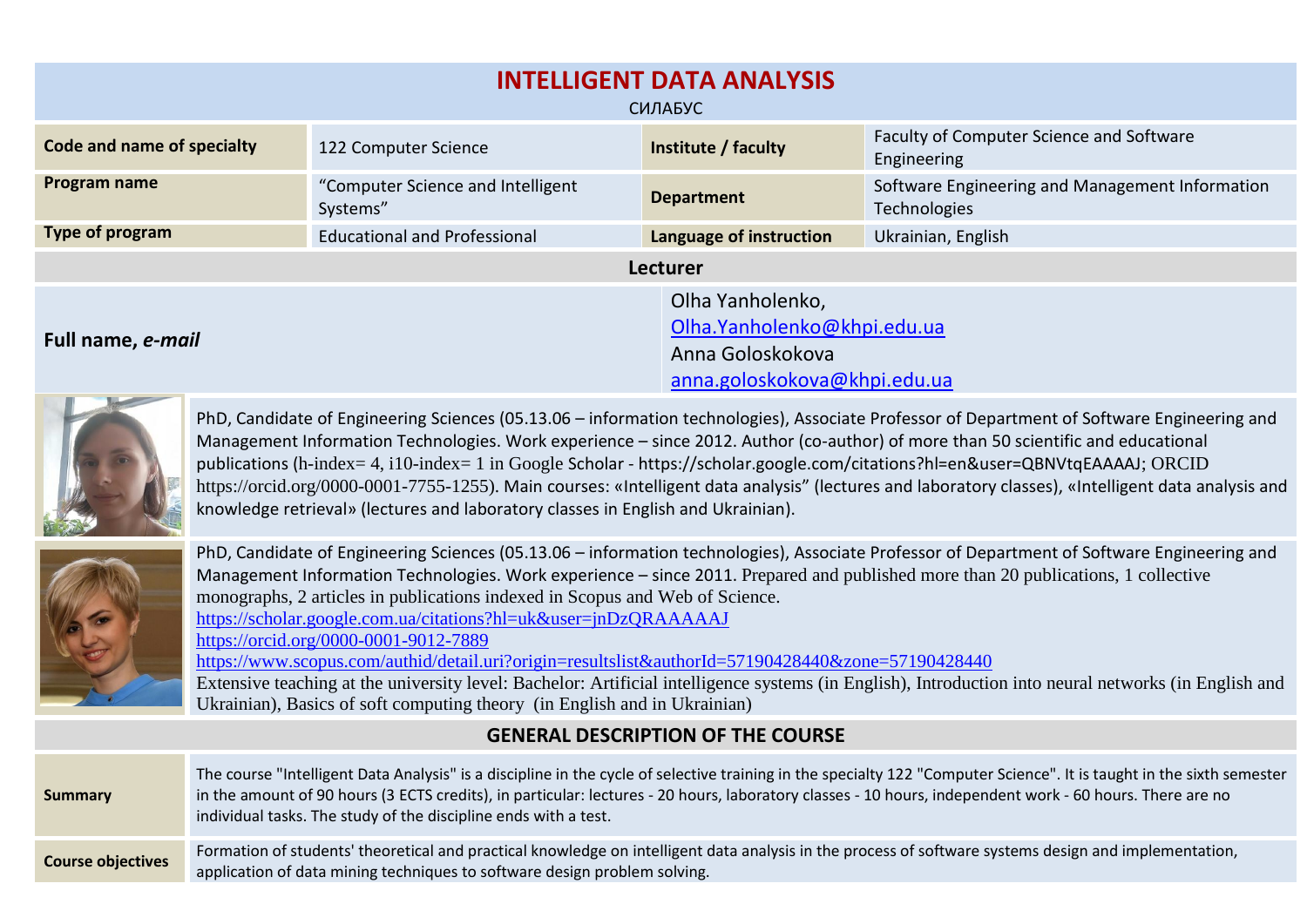| <b>Types of classes</b><br>and control                                                                                                                                                                                                                                                                                                                                                                                                                                                                                                                                                                                                                                                                                                                                                                                                                                                                                                                                                                                                                                                                                                                                                                                                                                                                                                                                                                                                                                                                                                                                                                                                                                                                                                                                                    | Lectures, laboratory classes. Current control - laboratory work, intermediate modular control. Final control - credit. |                         |                                                                                                                                                                                                                                                                     |                                      |  |                                                                                                                                                                                                                 |                            |    |  |
|-------------------------------------------------------------------------------------------------------------------------------------------------------------------------------------------------------------------------------------------------------------------------------------------------------------------------------------------------------------------------------------------------------------------------------------------------------------------------------------------------------------------------------------------------------------------------------------------------------------------------------------------------------------------------------------------------------------------------------------------------------------------------------------------------------------------------------------------------------------------------------------------------------------------------------------------------------------------------------------------------------------------------------------------------------------------------------------------------------------------------------------------------------------------------------------------------------------------------------------------------------------------------------------------------------------------------------------------------------------------------------------------------------------------------------------------------------------------------------------------------------------------------------------------------------------------------------------------------------------------------------------------------------------------------------------------------------------------------------------------------------------------------------------------|------------------------------------------------------------------------------------------------------------------------|-------------------------|---------------------------------------------------------------------------------------------------------------------------------------------------------------------------------------------------------------------------------------------------------------------|--------------------------------------|--|-----------------------------------------------------------------------------------------------------------------------------------------------------------------------------------------------------------------|----------------------------|----|--|
| <b>Term</b>                                                                                                                                                                                                                                                                                                                                                                                                                                                                                                                                                                                                                                                                                                                                                                                                                                                                                                                                                                                                                                                                                                                                                                                                                                                                                                                                                                                                                                                                                                                                                                                                                                                                                                                                                                               | 8                                                                                                                      |                         |                                                                                                                                                                                                                                                                     |                                      |  |                                                                                                                                                                                                                 |                            |    |  |
| <b>Student workload (credits) / Type</b><br>3/ mandatory<br>of course<br>(mandatory / elective)                                                                                                                                                                                                                                                                                                                                                                                                                                                                                                                                                                                                                                                                                                                                                                                                                                                                                                                                                                                                                                                                                                                                                                                                                                                                                                                                                                                                                                                                                                                                                                                                                                                                                           |                                                                                                                        | <b>Lectures (hours)</b> | 20                                                                                                                                                                                                                                                                  | <b>Workshops (hours)</b>             |  | 10                                                                                                                                                                                                              | <b>Self-study (hours)</b>  | 60 |  |
| GC1. Ability to abstract thinking, analysis and synthesis.<br>GC2. Ability to apply knowledge in practical situations.<br>GC3. Knowledge and understanding of the subject area and understanding of professional activity.<br>GC6. Ability to learn and master modern knowledge.<br>GC7. Ability to search, process and analyze information from various sources.<br>PC2. Ability to detect statistical patterns of non-deterministic phenomena, the use of computational intelligence methods, including statistical, neural<br>network and fuzzy data processing, machine learning and genetic programming methods, etc.<br>PC7. Ability to apply the theoretical and practical basics<br>Program<br>of methodology and modelling technology to study the characteristics and behavior of complex objects and systems, to conduct computational experime<br>competences<br>nts with processing and analysis of results.<br>PC11. Ability to conduct intelligent data analysis based on methods of computational intelligence, including large and poorly structured data, their<br>operational processing and visualization of analysis results in the process of solving applied problems.<br>PC16. Ability to implement high-performance computing based on cloud services and technologies, parallel and distributed computing in the<br>development and maintenance of distributed parallel information processing systems.<br>PC17. Ability to apply the theoretical and practical basics of modern management theory for complex organizational, technical and socio-economic<br>systems to build intelligent management systems, in the process of designing intelligent systems to use modern information processing technologies and<br>methods of computational intelligence. |                                                                                                                        |                         |                                                                                                                                                                                                                                                                     |                                      |  |                                                                                                                                                                                                                 |                            |    |  |
| <b>Learning outcomes</b>                                                                                                                                                                                                                                                                                                                                                                                                                                                                                                                                                                                                                                                                                                                                                                                                                                                                                                                                                                                                                                                                                                                                                                                                                                                                                                                                                                                                                                                                                                                                                                                                                                                                                                                                                                  |                                                                                                                        |                         |                                                                                                                                                                                                                                                                     | <b>Teaching and learning methods</b> |  |                                                                                                                                                                                                                 | <b>Forms of assessment</b> |    |  |
| PLO3. Use knowledge of the laws of random phenomena,<br>their properties and operations with them, models of<br>random processes, and modern software environments to<br>solve problems of statistical data processing and<br>construction of predictive models.                                                                                                                                                                                                                                                                                                                                                                                                                                                                                                                                                                                                                                                                                                                                                                                                                                                                                                                                                                                                                                                                                                                                                                                                                                                                                                                                                                                                                                                                                                                          |                                                                                                                        |                         | In the process of teaching is used such initial<br>technologies as: lectures, laboratory work,<br>presentations that develop communication and<br>leadership skills, independent work with literary<br>sources, mixed forms of learning using distance<br>platforms |                                      |  | (continuous assessment CAS, final assessment FAS)<br><b>Current CAS assessment:</b><br>Assessment of students' work in the laboratory<br>Intermediate modular control<br><b>Final FAS assessment:</b><br>Credit |                            |    |  |
| PLO4. Use methods of computational intelligence,<br>In the process of teaching is used such initial<br><b>Current CAS assessment:</b><br>technologies as: lectures, laboratory work,<br>machine learning, neural network, and fuzzy data<br>Assessment of students' work in the laboratory<br>processing, genetic and evolutionary programming to<br>presentations that develop communication and<br>Intermediate modular control<br>solve problems of recognition, prediction, classification,<br>leadership skills, independent work with literary<br><b>Final FAS assessment:</b><br>identification of management objects, etc.<br>sources, mixed forms of learning using distance<br>Credit<br>platforms                                                                                                                                                                                                                                                                                                                                                                                                                                                                                                                                                                                                                                                                                                                                                                                                                                                                                                                                                                                                                                                                              |                                                                                                                        |                         |                                                                                                                                                                                                                                                                     |                                      |  |                                                                                                                                                                                                                 |                            |    |  |
| PLO8. Use the methodology of system analysis of objects,<br>processes, and systems for the tasks of analysis,<br>prediction, management, and design of dynamic processes                                                                                                                                                                                                                                                                                                                                                                                                                                                                                                                                                                                                                                                                                                                                                                                                                                                                                                                                                                                                                                                                                                                                                                                                                                                                                                                                                                                                                                                                                                                                                                                                                  |                                                                                                                        |                         | In the process of teaching is used such initial<br>technologies as: lectures, laboratory work,<br>presentations that develop communication and                                                                                                                      |                                      |  | <b>Current CAS assessment:</b><br>Assessment of students' work in the laboratory<br>Intermediate modular control                                                                                                |                            |    |  |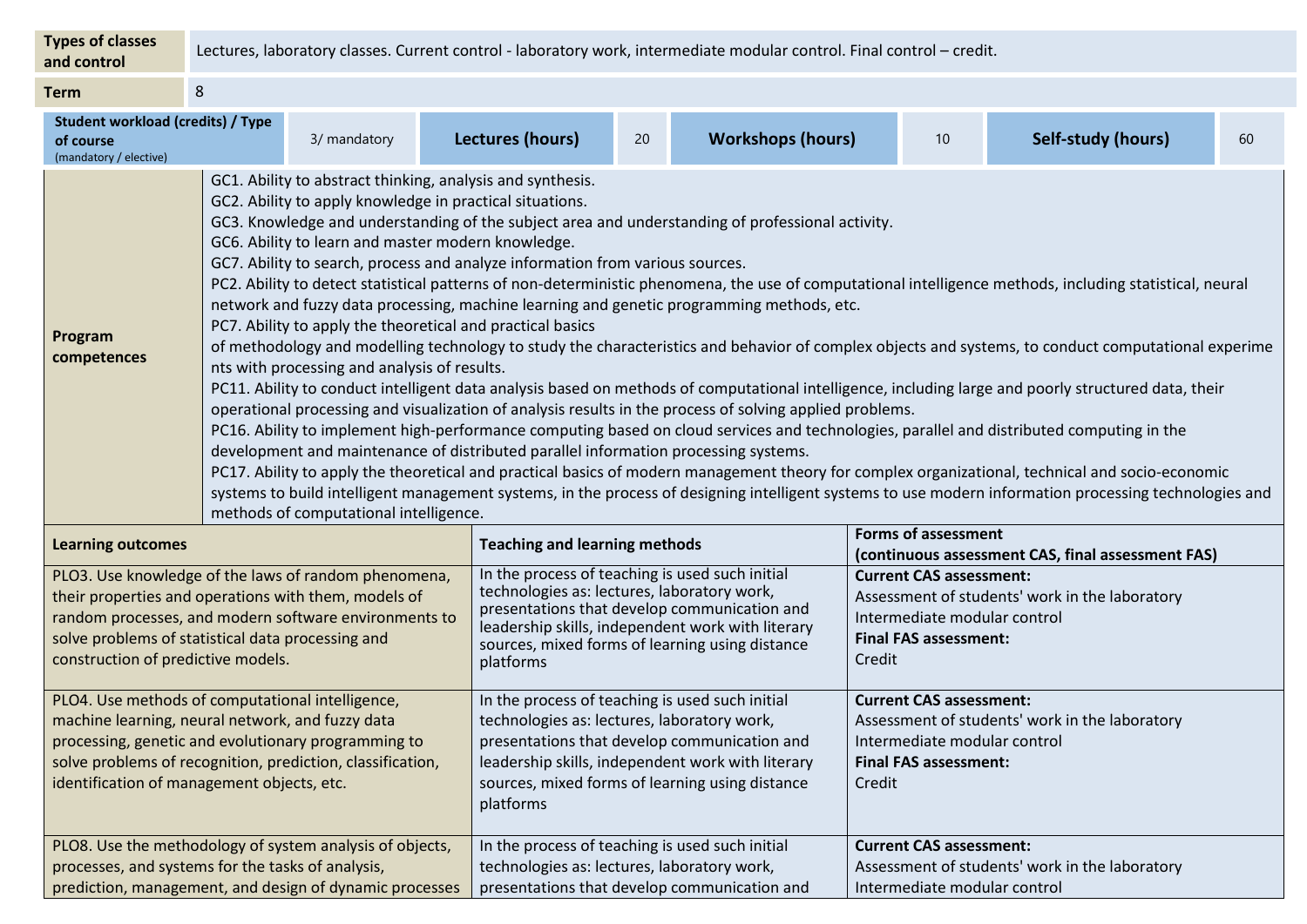| objects.                                                                                                                                                                                                                                                                                                                          | in macroeconomic, technical, technological, and financial                                        |                              | leadership skills, independent work with literary<br>sources, mixed forms of learning using distance<br>platforms                                                                                                                                                   | <b>Final FAS assessment:</b><br>Credit                                                                                                                     |                                                                                                                                                  |  |  |
|-----------------------------------------------------------------------------------------------------------------------------------------------------------------------------------------------------------------------------------------------------------------------------------------------------------------------------------|--------------------------------------------------------------------------------------------------|------------------------------|---------------------------------------------------------------------------------------------------------------------------------------------------------------------------------------------------------------------------------------------------------------------|------------------------------------------------------------------------------------------------------------------------------------------------------------|--------------------------------------------------------------------------------------------------------------------------------------------------|--|--|
| PLO12. Apply methods and algorithms of computational<br>intelligence and intelligent data analysis in the tasks of<br>classification, prediction, cluster analysis, search for<br>associative rules using software tools to support<br>multidimensional data analysis based on technologies<br>DataMining, TextMining, WebMining. |                                                                                                  |                              | In the process of teaching is used such initial<br>technologies as: lectures, laboratory work,<br>presentations that develop communication and<br>leadership skills, independent work with literary<br>sources, mixed forms of learning using distance<br>platforms | <b>Current CAS assessment:</b><br>Assessment of students' work in the laboratory<br>Intermediate modular control<br><b>Final FAS assessment:</b><br>Credit |                                                                                                                                                  |  |  |
| PLO16. Perform parallel and distributed computations,<br>apply numerical methods and algorithms for parallel<br>structures, parallel programming languages in the<br>development and operation of parallel and distributed<br>software.                                                                                           |                                                                                                  |                              | In the process of teaching is used such initial<br>technologies as: lectures, laboratory work,<br>presentations that develop communication and<br>leadership skills, independent work with literary<br>sources, mixed forms of learning using distance<br>platforms | Credit                                                                                                                                                     | <b>Current CAS assessment:</b><br>Assessment of students' work in the laboratory<br>Intermediate modular control<br><b>Final FAS assessment:</b> |  |  |
| PLO17. Apply for the construction of<br>intelligent management systems theoretical and practical<br>foundations of modern management theory, design<br>intelligent systems using modern information processing<br>technologies and methods of computational intelligence.                                                         |                                                                                                  |                              | In the process of teaching is used such initial<br>technologies as: lectures, laboratory work,<br>presentations that develop communication and<br>leadership skills, independent work with literary<br>sources, mixed forms of learning using distance<br>platforms | <b>Current CAS assessment:</b><br>Assessment of students' work in the laboratory<br>Intermediate modular control<br><b>Final FAS assessment:</b><br>Credit |                                                                                                                                                  |  |  |
|                                                                                                                                                                                                                                                                                                                                   |                                                                                                  |                              | <b>ASSESSMENT AND GRADING</b>                                                                                                                                                                                                                                       |                                                                                                                                                            |                                                                                                                                                  |  |  |
| corresponding to                                                                                                                                                                                                                                                                                                                  | <b>Total score (points) for</b><br>all types of learning<br>activities                           | <b>ECTS</b> grading<br>scale | The national grading scale                                                                                                                                                                                                                                          |                                                                                                                                                            | 100% final assessment in the form of<br>credit (30%) and current assessment<br>$(70%)$ .                                                         |  |  |
|                                                                                                                                                                                                                                                                                                                                   | 90-100                                                                                           | A                            | Excellent                                                                                                                                                                                                                                                           |                                                                                                                                                            | 30% credit<br>70% current rating:<br>Module Nº1 (10%)                                                                                            |  |  |
|                                                                                                                                                                                                                                                                                                                                   | 82-89                                                                                            | $\mathsf B$                  | Good                                                                                                                                                                                                                                                                |                                                                                                                                                            |                                                                                                                                                  |  |  |
| des                                                                                                                                                                                                                                                                                                                               | 74-81                                                                                            | $\mathsf C$                  |                                                                                                                                                                                                                                                                     | <b>Allocation of</b>                                                                                                                                       |                                                                                                                                                  |  |  |
| ត្ត                                                                                                                                                                                                                                                                                                                               | 64-73                                                                                            | D                            | Satisfactory                                                                                                                                                                                                                                                        | grade points                                                                                                                                               | Module Nº2 (20%)<br>Laboratory work (40%)                                                                                                        |  |  |
| E<br>60-63                                                                                                                                                                                                                                                                                                                        |                                                                                                  |                              |                                                                                                                                                                                                                                                                     |                                                                                                                                                            |                                                                                                                                                  |  |  |
|                                                                                                                                                                                                                                                                                                                                   | 35-59                                                                                            | <b>FX</b>                    | Unsatisfactory (with the exam retake option)                                                                                                                                                                                                                        |                                                                                                                                                            |                                                                                                                                                  |  |  |
|                                                                                                                                                                                                                                                                                                                                   | Ranges of points<br>Unsatisfactory (with mandatory repetition of the<br>$0 - 34$<br>F<br>course) |                              |                                                                                                                                                                                                                                                                     |                                                                                                                                                            |                                                                                                                                                  |  |  |
| The student is required to attend all classes according to the curriculum and adhere to the norms of academic ethics. To study the discipline you need to<br><b>Course policy</b><br>have your own personal computer and / or use the computers of the computer center of the department. The student must work with required and |                                                                                                  |                              |                                                                                                                                                                                                                                                                     |                                                                                                                                                            |                                                                                                                                                  |  |  |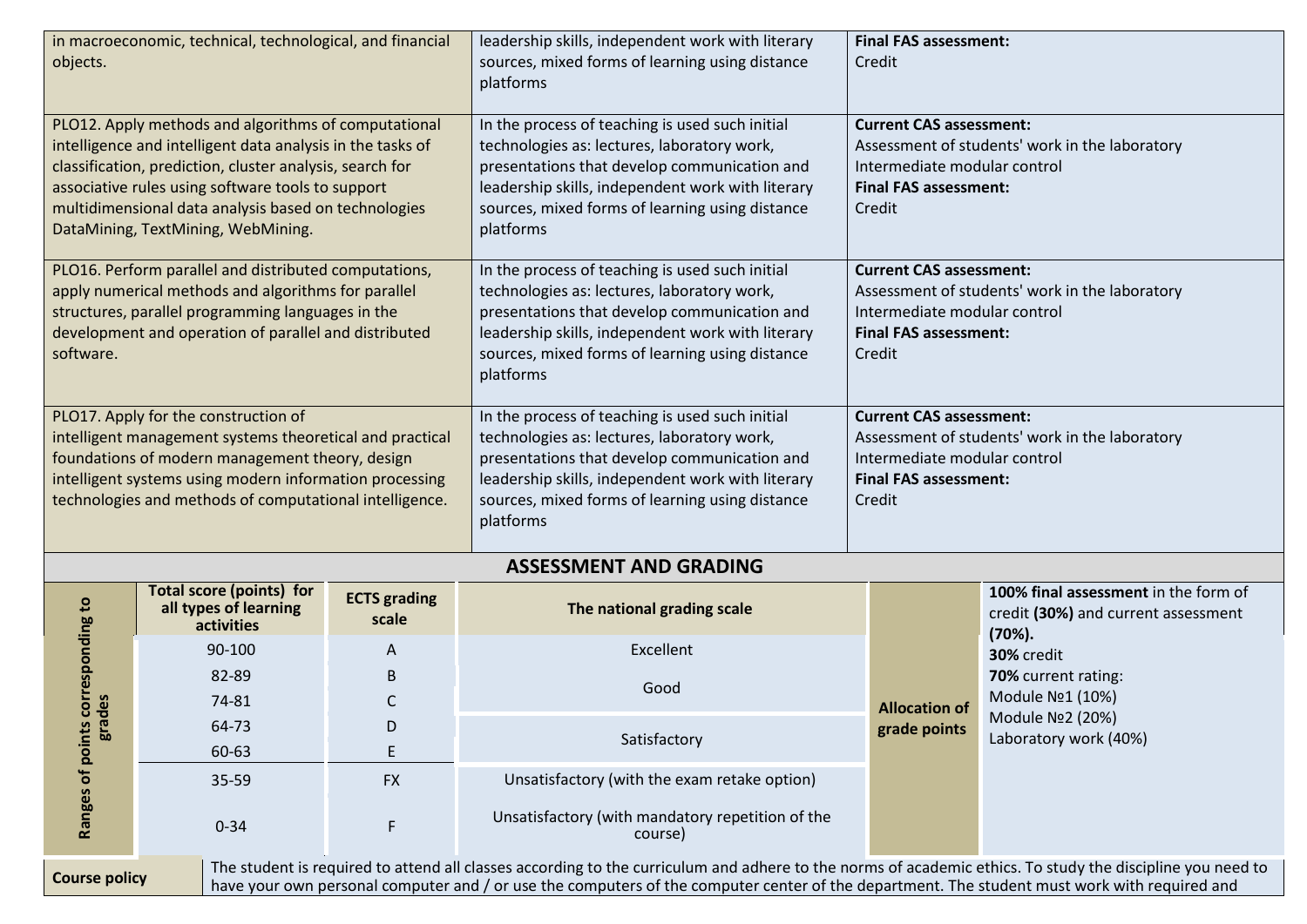| additional literature, including information resources on the Internet. All laboratory work must be completed and submitted by the student during the<br>semester in which the discipline is taught, before the start of the test week. Without the personal presence of the student the final control is not carried<br>out. |                                                                                              |                      |                                             |                 |                                                                 |  |
|-------------------------------------------------------------------------------------------------------------------------------------------------------------------------------------------------------------------------------------------------------------------------------------------------------------------------------|----------------------------------------------------------------------------------------------|----------------------|---------------------------------------------|-----------------|-----------------------------------------------------------------|--|
| <b>COURSE STRUCTURE AND CONTENT</b>                                                                                                                                                                                                                                                                                           |                                                                                              |                      |                                             |                 |                                                                 |  |
| Lecture 1                                                                                                                                                                                                                                                                                                                     | Introduction to intelligent data analysis. Data<br>mining definition, needs and purposes.    | Laboratory<br>work 1 | Data preprocessing with Weka.               |                 | Regression problems.                                            |  |
| Lecture 2                                                                                                                                                                                                                                                                                                                     | Data mining process. CRISP-DM process.<br>SEMMA process. Data mining process<br>applications | Laboratory<br>work 2 | Clustering problem solving with<br>Weka.    |                 | Data analysis visualization.                                    |  |
| Lecture 3                                                                                                                                                                                                                                                                                                                     | Data pretreatment. Handling noninformative<br>variables, missing data, data cleaning.        |                      | JSON data processing using Python.          |                 | Text mining algorithms. Stemming, stop words<br>elimination.    |  |
| Lecture 4                                                                                                                                                                                                                                                                                                                     | Sampling schemes for fixed datasets.<br>Reducing number of attributes.                       | Laboratory<br>work 4 | XML data processing using Python.           |                 | Web mining algorithms. Web documents retrieval<br>and analysis. |  |
| Lecture 5                                                                                                                                                                                                                                                                                                                     | Memory-based reasoning methods.<br>Matching, weighted matching.                              | Laboratory<br>work 5 | Web crawler implementation using<br>Python. | Individual work | Agent systems for web mining algorithms<br>implementation.      |  |
| Lecture 6                                                                                                                                                                                                                                                                                                                     | Association rules in knowledge discovery.<br>Market basket analysis.                         |                      |                                             |                 |                                                                 |  |
| Lecture 7                                                                                                                                                                                                                                                                                                                     | Clustering. K-means clustering.                                                              |                      |                                             |                 |                                                                 |  |
| Lecture 8                                                                                                                                                                                                                                                                                                                     | Text mining. Representing text documents.<br>Constructing a vector space model.              |                      |                                             |                 |                                                                 |  |
| Lecture 9                                                                                                                                                                                                                                                                                                                     | Web mining. Web content, web usage, web<br>structure mining.                                 |                      |                                             |                 |                                                                 |  |
| Lecture 10                                                                                                                                                                                                                                                                                                                    | Intelligent methods of web data processing.                                                  |                      |                                             |                 |                                                                 |  |
| <b>RECOMMENDED READING</b>                                                                                                                                                                                                                                                                                                    |                                                                                              |                      |                                             |                 |                                                                 |  |